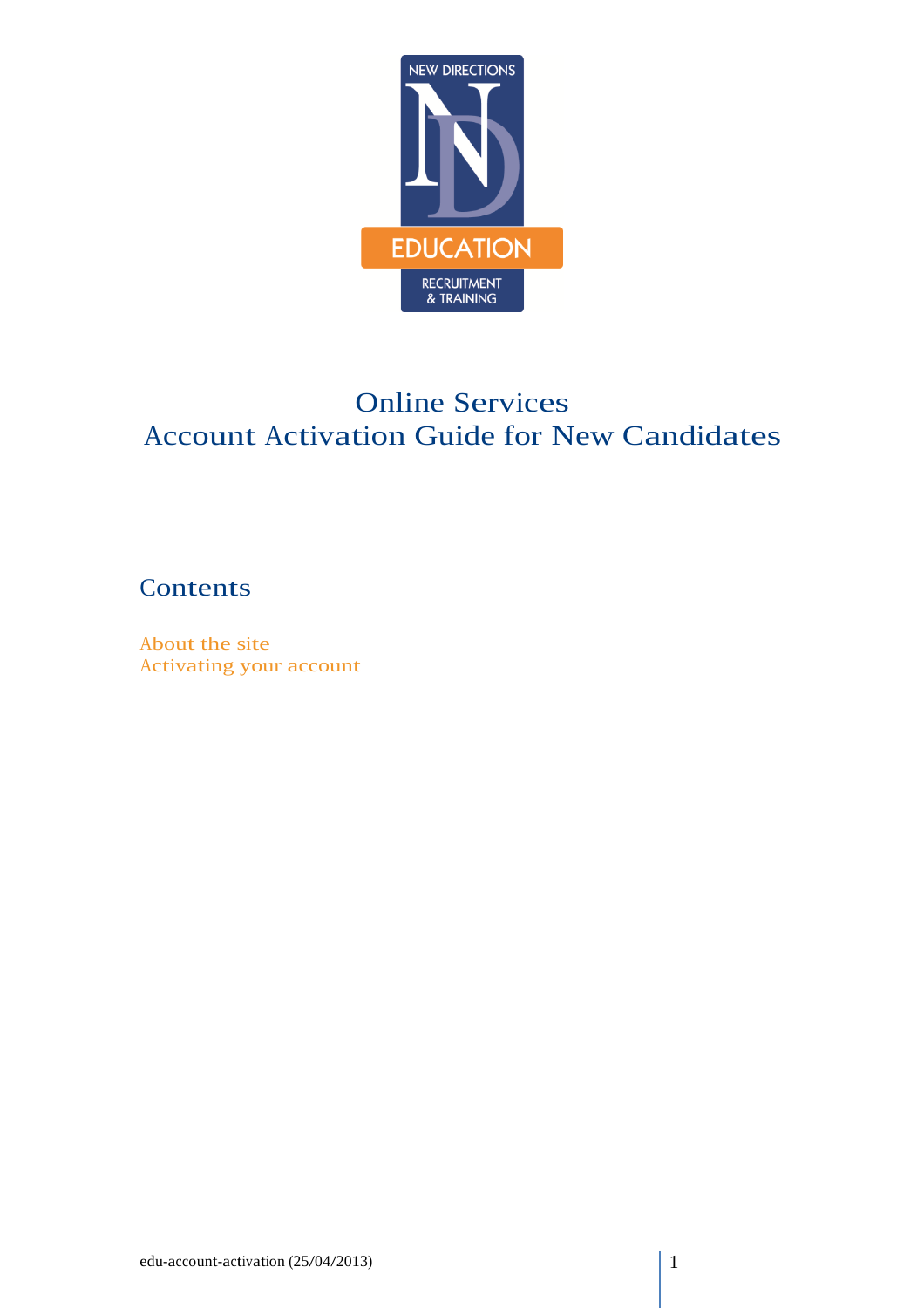### About the Site

New Directions Education Ltd uses a secure website so that allows you to view your payslips as soon as they have been processed by our payroll team. Doing this helps us to be more environmentally friendly and enables us to offer you additional services, for example viewing your past and future bookings, confirming timesheets and being able to send messages to your Account Manager.

### Where is it?

The site is available at [www.ndteach.co.uk](http://www.ndteach.co.uk/) . There is also some information relevant to the education sector available on the site, so it is worth checking it now and again.

#### How do I accessit?

On the right-hand side of the page you will see the below link:



#### You will now be presented with the following page:



Your account at your fingertips 24 hours a day, 7 days a week Log Out

#### **Welcome to New Directions**

For Candidates: If this is the first time you have used this website then you will need to Activate your account. (New Directions Education has provided an account activation guide).

| Candidate Login  |                           |
|------------------|---------------------------|
| <b>NI Number</b> | ND123456A                 |
| Company          | Education<br>$\checkmark$ |
| Password         |                           |
| Submit           |                           |

| Client Login      |           |
|-------------------|-----------|
| <b>Client Ref</b> | YE190022C |
| Password          |           |
| Submit            |           |
|                   |           |

- New User? Activate your Account for online access.
- Lost Password?
- New User Account Activation Guide (Education)

#### Candidate Login

This login is for individuals who work for us on a temporary or permanent basis.

Please note that to activate your account you have to be registered with us.

This is a facility for existing candidates. If you are not currently registered with us then please contact us on 029 2039 0150.

#### Client login

• Lost Password?

This login is for all organisations who use our recruitment and training services.

If you do not know your Client Ref please call the accounts team on 029 2039 0150.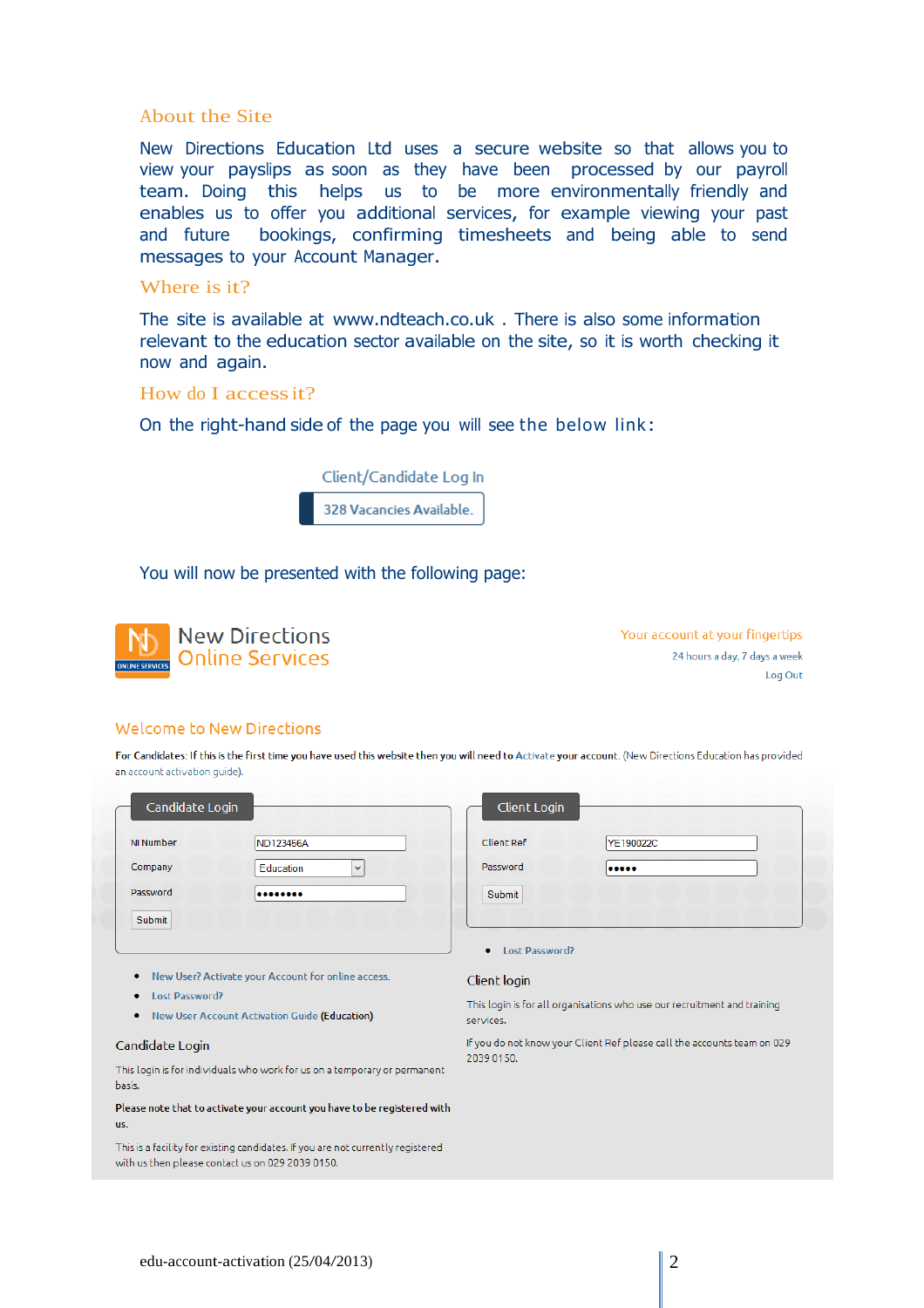You should see a closed padlock symbol in your browser which shows that the site is secured just like when you bank online.

Once you have activated your account you will be able to log in from this page just by entering your National Insurance number and password. Additionally you will need to select the company you are working for. (Education, Social Care or Care & Support)

#### Activating your account

The first time you log into the site you will need to activate

your account. Halfway down the page (beneath the login box)

you will see this text:

'New User? Activate your Account for online access.'

Click on that link and enter your National Insurance number in the box and select your relevant company (Education, Social Care or Care & Support) see below:

| <b>User Activation</b> |                      |
|------------------------|----------------------|
| <b>NI Number</b>       |                      |
| Company                | Select Company:<br>v |
| Submit                 |                      |

Click the 'Submit' Button. You will now be presented with the page below:

| Set Login Password                                                             |           |   |
|--------------------------------------------------------------------------------|-----------|---|
| <b>NI Number</b>                                                               | AA111111A |   |
| Your Date of Birth                                                             |           |   |
| Day:                                                                           |           | v |
| Month:                                                                         |           | v |
| Year:                                                                          |           | v |
| <b>Your Postcode</b><br>New Password (6<br>characters minimum)<br>Set Password |           |   |

Please enter your Date of Birth, Postcode and a password that you can remember easily in the boxes provided. Your password needs to be at least 6 characters long. Click 'Set Password'.